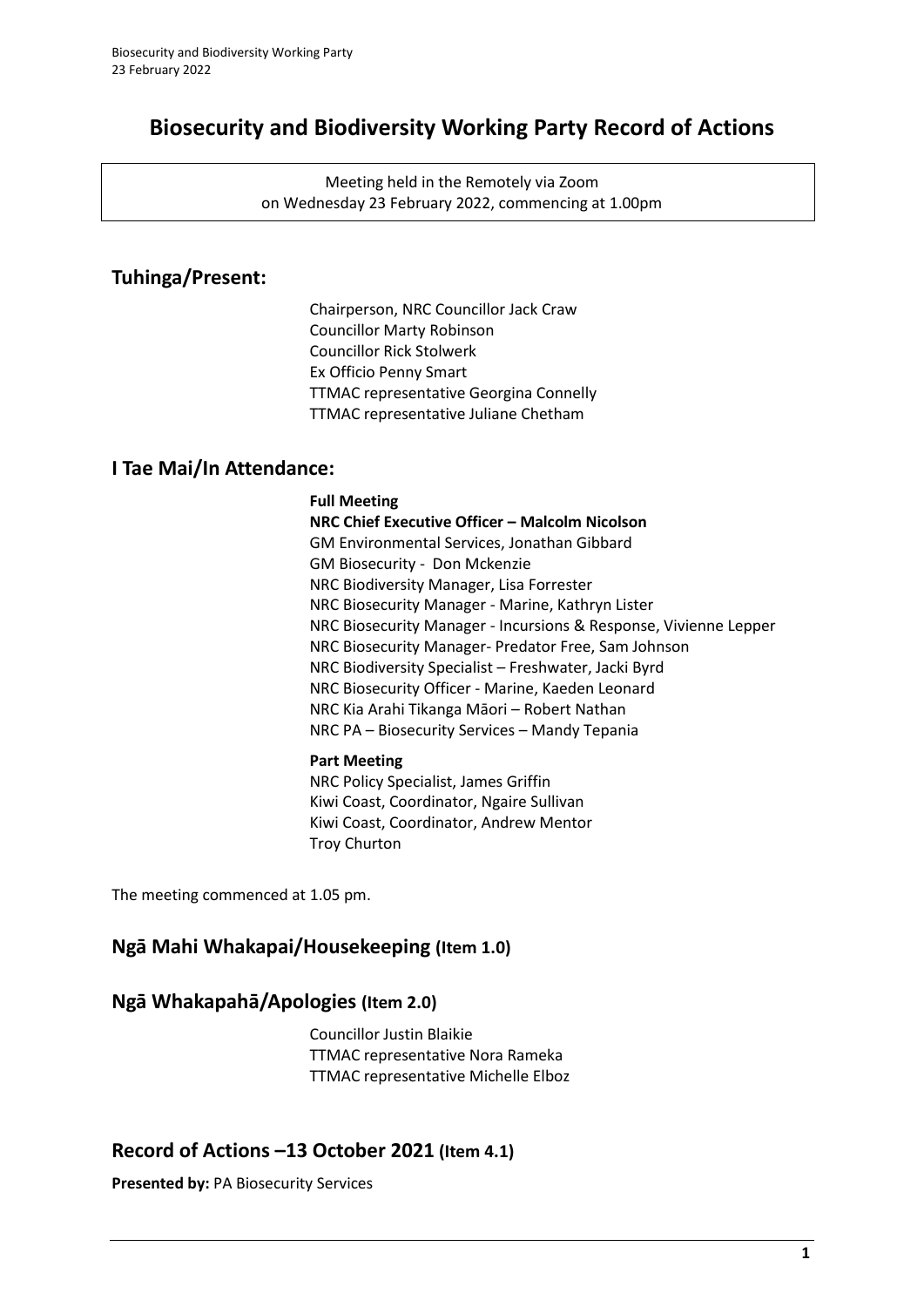Biosecurity and Biodiversity Working Party 23 February 2022

### **Agreed action points:**

• No actions required

## **Receipt of Action Sheet (Item 4.2)**

**Presented by:** PA Biosecurity Services

### **Agreed action points:**

All actions marked as complete

### **Kiwi Coast Presentation (Item 4.3)**

**Presented by:** Coordinator, Kiwi Coast

### **Agreed action points:**

• Kiwi Coast Presentation 11- report received and information noted. Support given by members to prepare an item for future council workshop as per the item recommendation.

### **Mr Churton - Presentation (Item 4.4)**

#### **Presented by:** Mr Churton

#### **Agreed action points:**

- Presentation 48- report received- Chair thanked Mr Churton for his presentation.
- Staff to enquire with kiwi coast as to the possibility of running a dog owner training workshop at Taupo bay- Don Mckenzie to action
- Staff to input to legislative change to the Conservation Act when the opportunity arises to advocate for better dog control and protection of endangered wildlife. Policy team to advise when review is proposed.
- Enquire with the kaitiaki ranger programme the possibility of summer patrols in this area. Don Mckenzie to action.
- NRC to take the opportunity to submit on the FNDC by law review when this opportunity arises. Policy team to monitor the expected timing of this review and advise accordingly.

### **FIF Dune Lakes Programme - Lake Karaka Update (Item 4.5)**

**Presented by:** Biodiversity Manager and Biodiversity Specialist Freshwater

#### **Agreed action points:**

Lake Karaka Update 49- recommendation supported- update to be given at a future working party meeting. Action Lisa Forester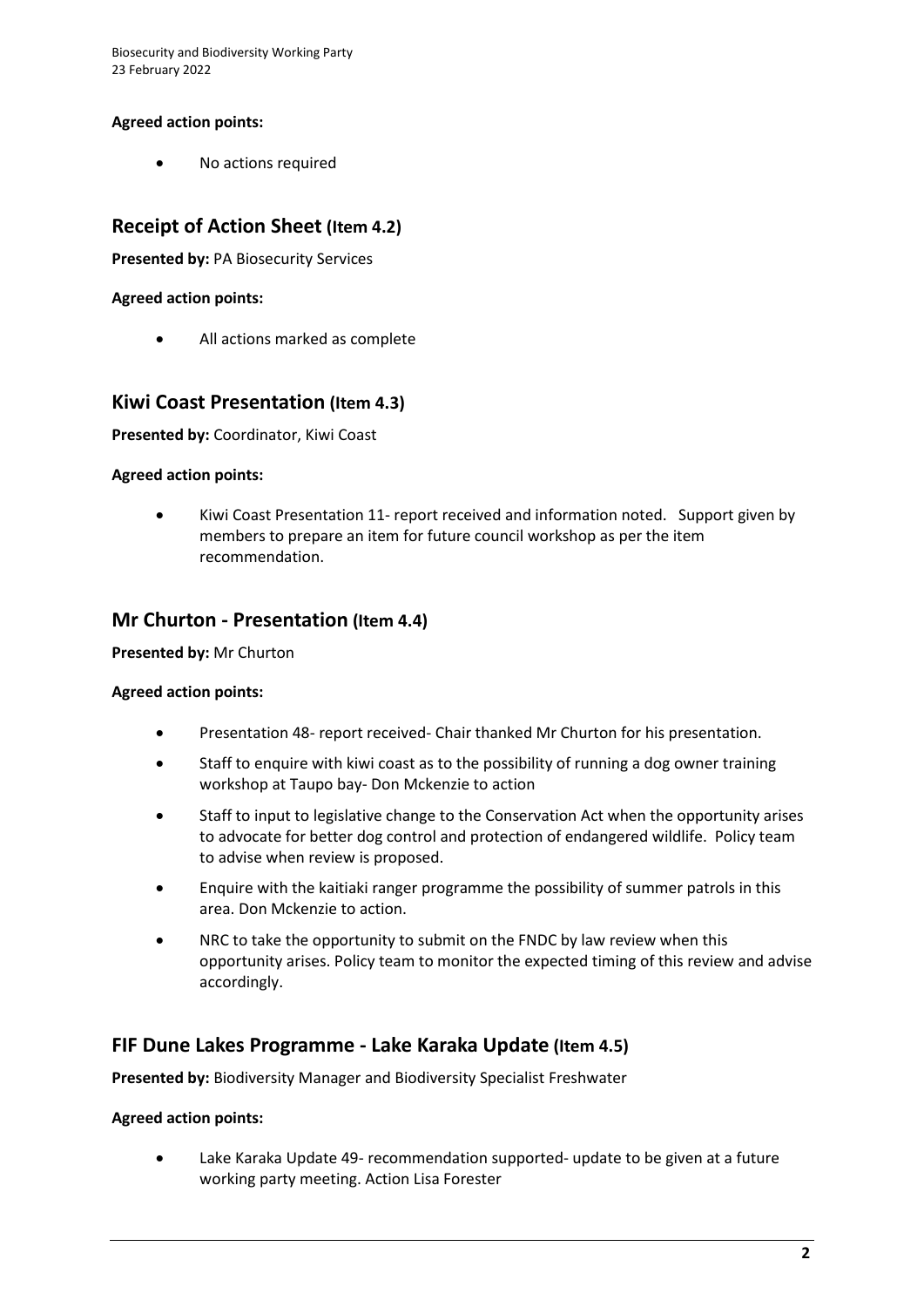## **Predator Free 2050 Update (Item 4.6)**

### **Presented by:** Biosecurity Predator Free 2050 Programme Manager

### **Agreed action points:**

- Predator Free 2050 Update 53- item noted.
- Staff to ask for copy of the Nikki Wakefield report which was referred to at the meeting. Don Mckenzie to action.
- Staff to ensure that all programmes be undertaken using NRC Standard Operating Procedures to reduce external risks. Don Mckenzie to follow up

## **Kauri Protection Update (Item 4.7)**

**Presented by:** Biosecurity Group Manager

### **Agreed action points:**

• Kauri Protection Update 58- item noted and staff to provide a further update at the next working party meeting. Gavin Clapperton to action

### **Feral Deer (Item 4.8)**

**Presented by:** Biosecurity Incursions Manager

#### **Agreed action points:**

• Further update at future meeting requested (6 months). Vivienne Lepper to action

### **Biosecurity Climate Change Strategy (Item 4.9)**

**Presented by:** Biosecurity Partnerships Manager and Biosecurity Group Manager

#### **Agreed action points:**

- Biosecurity Climate Change Strategy 63- Chair noted the need to scope the engagement process particularly with hapū for this report but also the primary industry sectors-Chair thought this may cost \$50k and would need to return to council workshop to request unbudgeted expenditure in order to begin this financial year- the strategy is budgeted for next financial year at this stage.
- Action: Chair to discuss at a future council workshop

### **Biodiversity strategy update (Item 4.10)**

**Presented by:** Environmental Group Manager and Biodiversity Manager